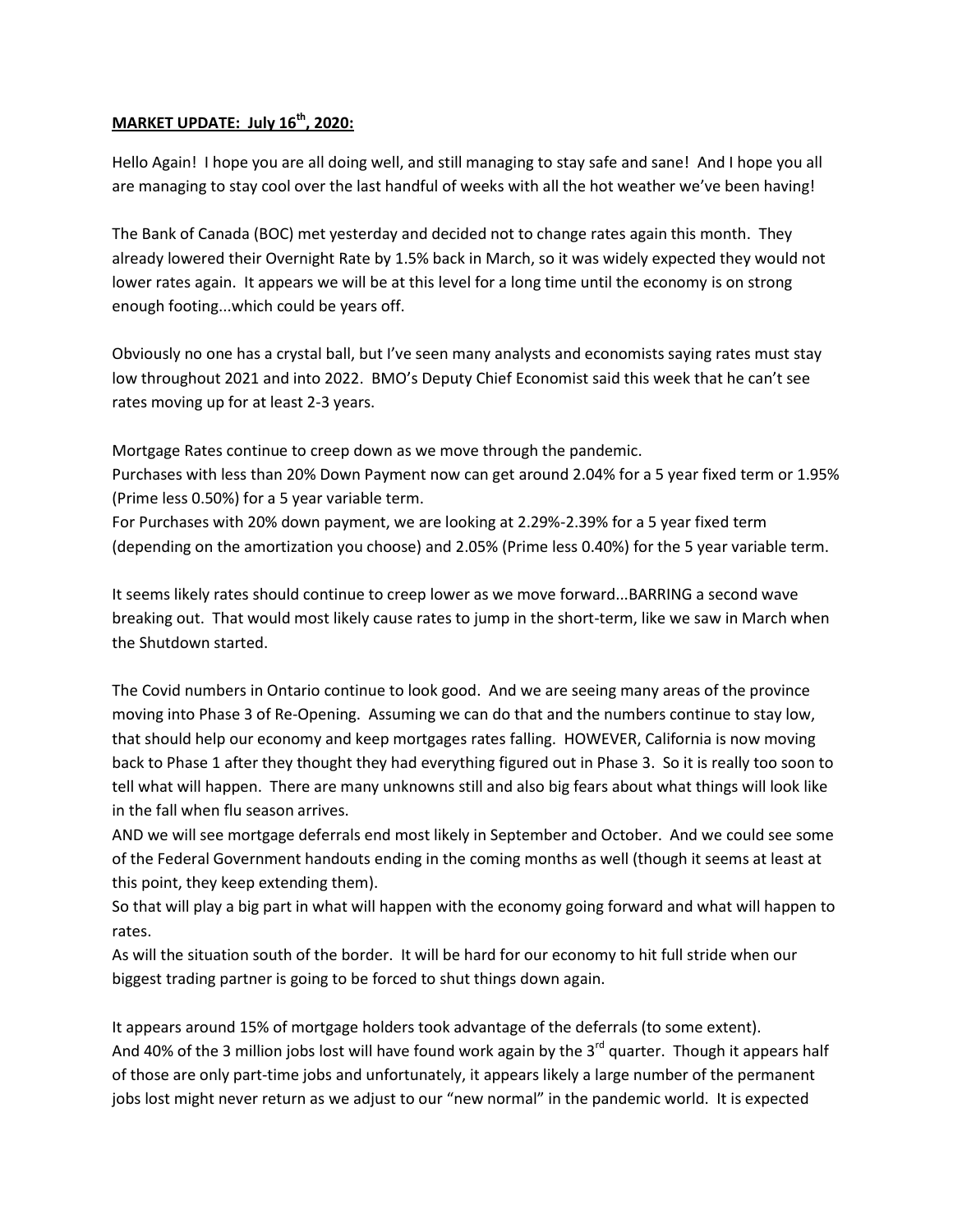that unemployment is still around 13%, but it should improve to about 7% by the end of 2021. (For perspective, it was around 5% prior to the pandemic).

The BOC has stated that the global economy is improving faster than expected. But again, sites worries and unknown as to what the fall will bring. The economy didn't collapse as far and fast as their worst fears. Low rates, mortgage deferrals and government handouts have certainly helped here in Canada. As has the relaxing of the containment measures put in place to slow the spread of the virus. They now expect GDP in Canada to decline by 7.8% in 2020, but to improve by 5.1% in 2021 and 3.7% in 2022.

Inflation is essentially nil (gas prices and no one travelling anymore!), and until it starts to take off, there is no need for the BOC to increase rates. So that is another reason we will see low rates for the foreseeable future.

## **IN GTA REAL ESTATE NEWS:**

*TORONTO, ONTARIO, July 7, 2020 – Toronto Regional Real Estate Board President Lisa Patel announced that Greater Toronto Area REALTORS® reported 8,701 sales through TRREB's MLS® System in June 2020. This result represented a very substantial increase over the May 2020 sales result, both on an actual (+89 per cent) and seasonally adjusted basis (+84 per cent), and was only down by 1.4 per cent compared to June 2019.* 

*Year-over-year growth in sales was reported in some areas and market segments. Especially notable were the detached and townhouse market segments in the GTA regions surrounding the City of Toronto.* 

*The MLS® Home Price Index Composite Benchmark was up by 8.2 per cent year-over-year in June. The average selling price for all home types combined was \$930,869 – up by 11.9 per cent compared to June 2019. The actual and seasonally-adjusted average selling price was also up substantially compared to May 2020, by 7.8 per cent and 9.8 per cent respectively.* 

*Average and benchmark selling prices were up year-over-year for all major home types. The strongest average annual rates of price growth were experienced in the detached and semi-detached market segments in the City of Toronto at 14.3 per cent and 22 per cent respectively. This, coupled with the fact that average selling price growth outstripped growth in the MLS® HPI benchmarks, points to a resurgence in the higher-end market segments.* 

*"Following the broader movement to reopen the economy in June, we experienced a very positive result in terms of home sales and selling prices. Before the onset of COVID-19, there was a great deal of pentup demand in the market. This pent-up demand arguably increased further over the past three months. We are still in the early days of recovery, but barring any setbacks, we should continue to see stronger market conditions in the second half of 2020 as households look to satisfy their ownership housing needs," said Ms. Patel.*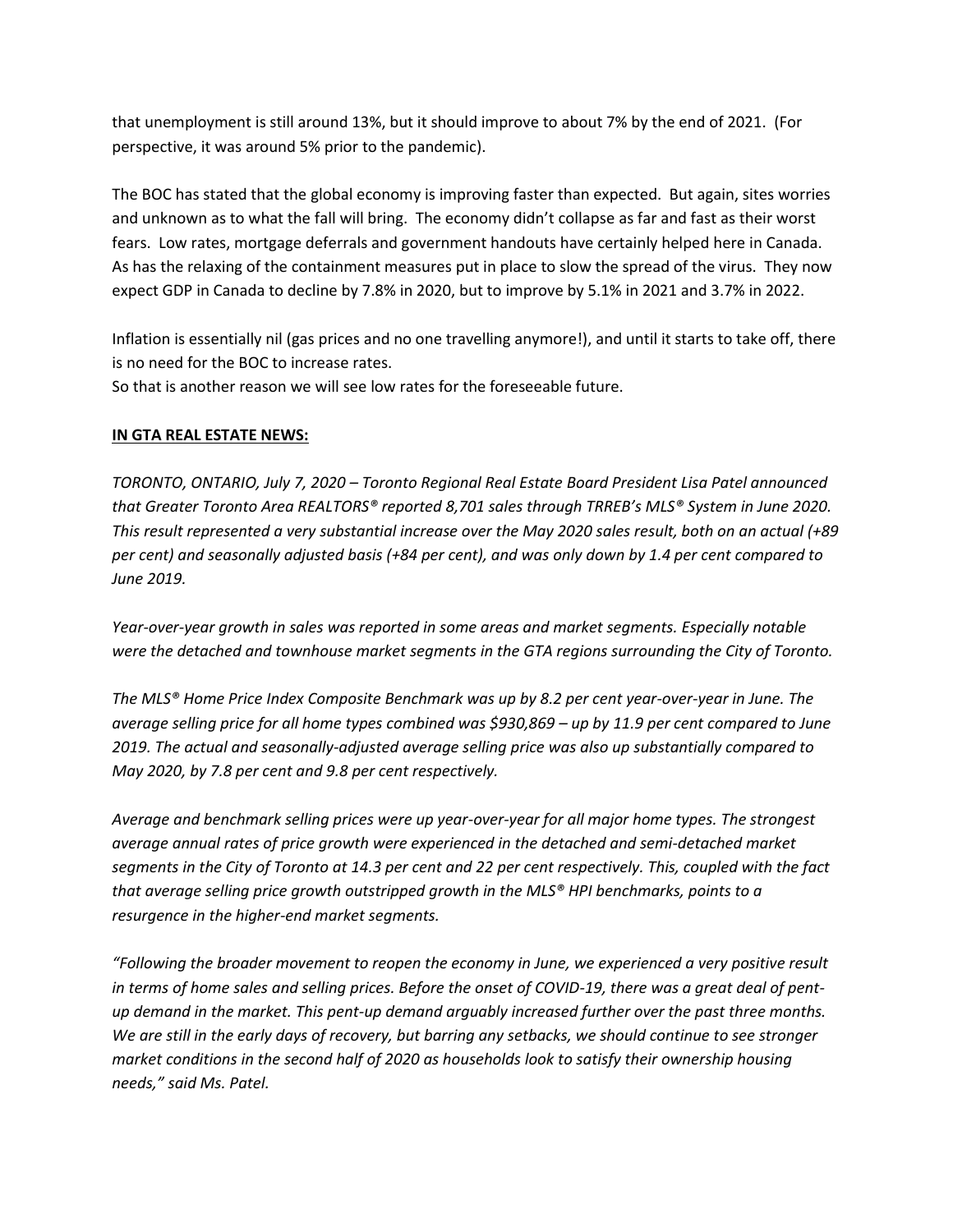*New listings were up slightly on a year-over-year basis by 2.1 per cent. However, active listings on TRREB's MLS® System at the end of June 2020 were down by 28.8 per cent compared to June 2019. Growth in new listings will need to outstrip growth in sales for a number of months before active listings approach last year's levels.* 

*"It will be important to closely monitor housing market conditions as economic recovery continues in the second half of 2020 and into 2021. Policy makers should proceed cautiously with any demand-side stimulus. The persistent lack of listing inventory in the GTA understandably took a back seat to COVID related issues in the short term, but supply should once again be top-of-mind once the recovery takes hold, in order to ensure long-term affordability in the GTA," said TRREB CEO John DiMichele.*

SOOOO...things have definitely improved over the last month or so in the Southern Ontario Housing Market.

Demand is still way higher than Supply. And I'm guessing Covid has changed the way people are looking at things as well. If you no longer need to go to work in Toronto, buying a home farther away from the city (which is generally more affordable) is now an option that won't see you spending 3 hours a day travelling to and from work....unless we go back to the "old normal" which is starting to seem unlikely.

AND if you've been stuck in an apartment or condo for the last number of months, I would think there is some desire to have your own place that has outdoor space (and no elevator rides with multiple strangers on a daily basis!)

So we are seeing homes and cottages being very popular of late, even for first-time buyers.

These facts, combined with all-time low mortgage rates should continue to keep the housing market hot and continue to drive up prices. The "unknown" is whether what CMHC termed "The Deferral Cliff" will happen in the fall when people can no longer defer their mortgage payments. If that happens, will people be forced to sell, thus flooding the market with more listings and driving prices down?? No one knows for sure of course, but it seems to me that demand is so high right now, that if this did happen, it would only be a short-term blip.

As for the future of real estate in the GTA, demand was party being driven by immigration. The Trudeau Government was bringing in 400,000+ immigrants yearly and that isn't happening anymore. Immigration is down 85% since Covid started. And we also won't see our usual 500,000 international students coming this year.

This should mean we see vacancy rise in the city and should help soften rent prices.

BUT, we do have 3.5 million Canadians living outside the country and they might decide to come back. We have 400,000 Canadians alone living in Hong Kong and with the uncertainty with China happening there, we could see a large number of Canadians heading back to live in Canada. So that could make up for the lack of immigrants coming into the country in the coming months and maybe years.